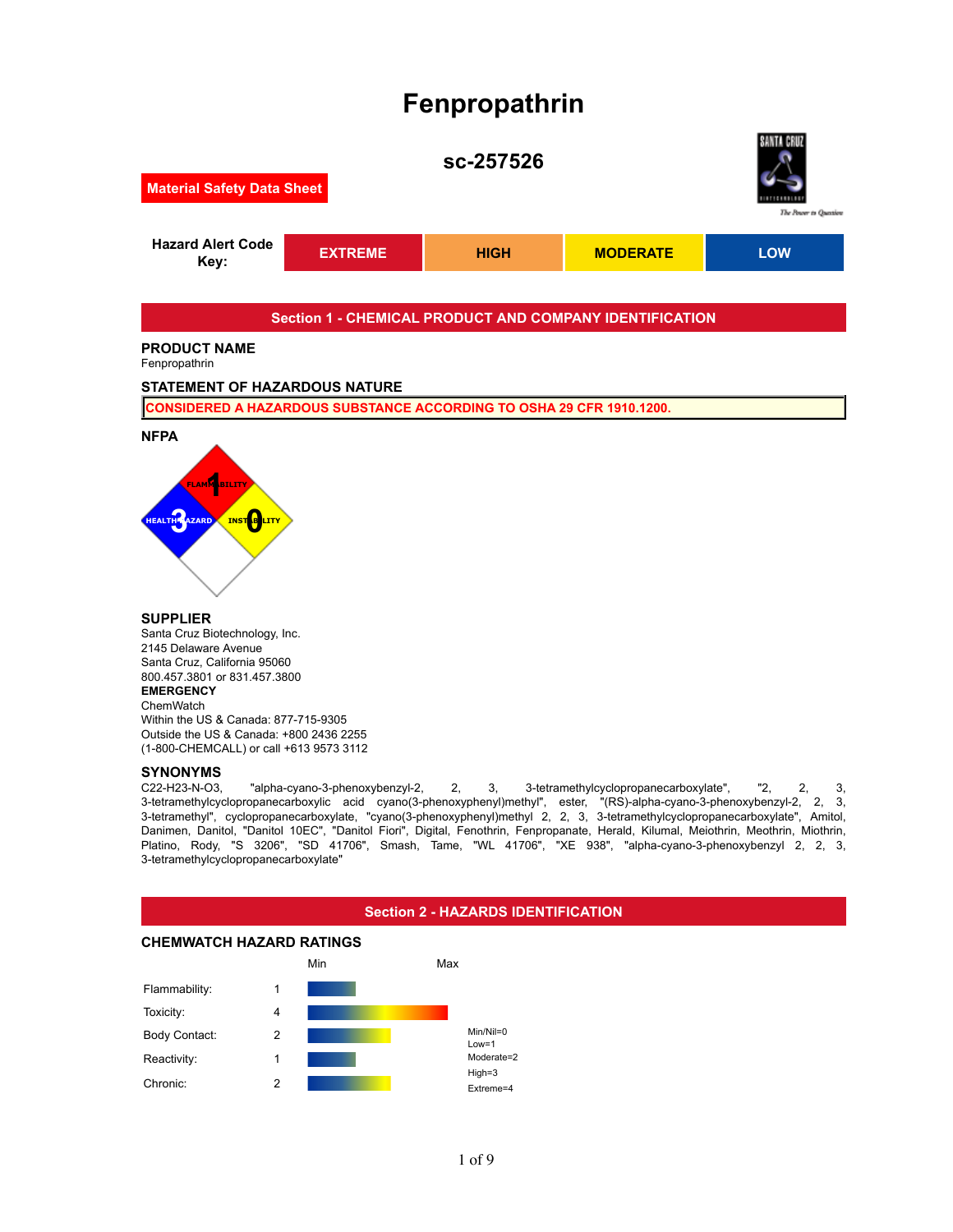# **CANADIAN WHMIS SYMBOLS**



# **EMERGENCY OVERVIEW RISK**

Harmful in contact with skin. Toxic if swallowed. Very toxic by inhalation. Very toxic to aquatic organisms, may cause long-term adverse effects in the aquatic environment. Cumulative effects may result following exposure\*. Possible respiratory and skin sensitiser\*. \* (limited evidence).

# **POTENTIAL HEALTH EFFECTS**

# **ACUTE HEALTH EFFECTS**

# **SWALLOWED**

■ Toxic effects may result from the accidental ingestion of the material; animal experiments indicate that ingestion of less than 40 gram may be fatal or may produce serious damage to the health of the individual.

■ Ingestion of pyrethroids may produce nausea and vomiting, abdominal pain and diarrhoea.

Large doses may produce central nervous system disturbances resulting in tremor, muscular incoordination, weakness of the limbs, convulsions, coma and death from respiratory depression.

#### **EYE**

■ Although the material is not thought to be an irritant (as classified by EC Directives), direct contact with the eye may cause transient discomfort characterised by tearing or conjunctival redness (as with windburn).

Slight abrasive damage may also result.

#### **SKIN**

■ Skin contact with the material may be harmful; systemic effects may result following absorption.

■ The material is not thought to be a skin irritant (as classified by EC Directives using animal models).

Abrasive damage however, may result from prolonged exposures.

■ Alpha-substituted synthetic pyrethroids can cause "pins and needles" of the skin with a stinging or burning sensation sometimes progressing to tingling and numbness.

Tears, sensitivity to light and swelling of the eyes can occur on direct contact.

■ Open cuts, abraded or irritated skin should not be exposed to this material.

■ Entry into the blood-stream, through, for example, cuts, abrasions or lesions, may produce systemic injury with harmful effects.

Examine the skin prior to the use of the material and ensure that any external damage is suitably protected.

■ Skin contact with natural pyrethrins may cause severe inflammation, hayfever and asthma.

If they are absorbed through the skin, the same toxic effects as inhalation can occur; the liver and kidney may be damaged.

#### **INHALED**

■ Inhalation of vapours, aerosols (mists, fumes) or dusts, generated by the material during the course of normal handling, may produce severely toxic effects; these may be fatal.

■ The material is not thought to produce respiratory irritation (as classified by EC Directives using animal models).

Nevertheless inhalation of dusts, or fumes, especially for prolonged periods, may produce respiratory discomfort and occasionally, distress.

■ Persons with impaired respiratory function, airway diseases and conditions such as emphysema or chronic bronchitis, may incur further disability if excessive concentrations of particulate are inhaled.

If prior damage to the circulatory or nervous systems has occurred or if kidney damage has been sustained, proper screenings should be conducted on individuals who may be exposed to further risk if handling and use of the material result in excessive exposures.

■ Inhalation of pyrethrins may produce nausea, vomiting, sneezing, serious discharge from the nose, blocked nose and asthma.

High concentrations may produce excessive excitement, inco-ordination, tremors, muscle paralysis and death (due to failure of breathing).

■ This material, like natural pyrethrins, may cause central stimulation with nausea, vomiting, stomach upset, diarrhoea, hypersensitivity, inco-ordination, tremors, muscle paralysis, convulsion, coma and respiratory failure.

Type II compounds cause a "Type II syndrome" characterized by irregular jerky movements, increased saliva production without tears, upper abdominal pain, nausea and vomiting, headache, dizziness, loss of appetite, tiredness, chest tightness, blurred vision, "pins and needles", palpitations, coarse muscle jerks in limbs and altered consciousness.

# **CHRONIC HEALTH EFFECTS**

■ Substance accumulation, in the human body, may occur and may cause some concern following repeated or long-term occupational exposure.

There is some evidence that inhaling this product is more likely to cause a sensitisation reaction in some persons compared to the general population.

There is limited evidence that, skin contact with this product is more likely to cause a sensitisation reaction in some persons compared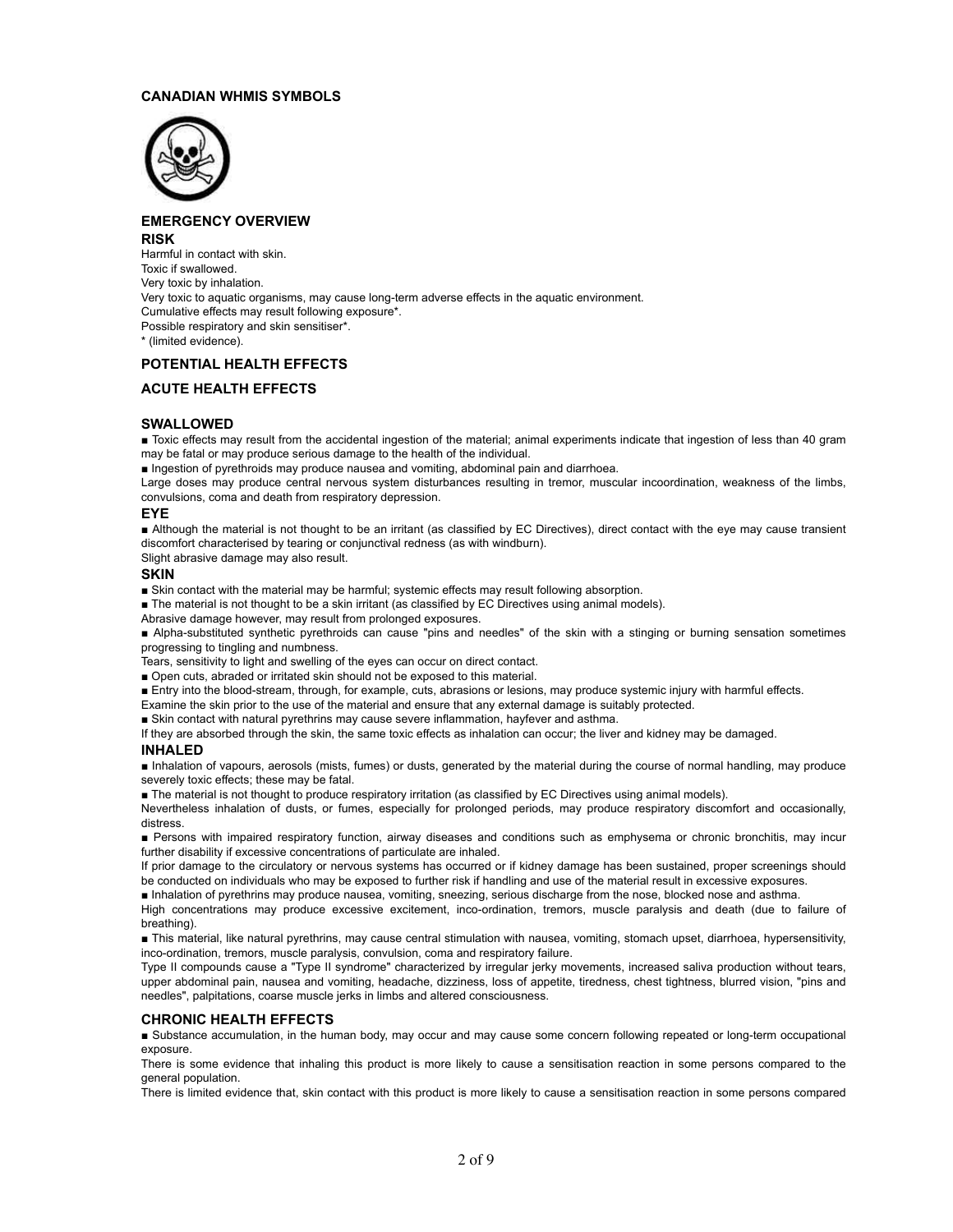to the general population.

Long term exposure to high dust concentrations may cause changes in lung function i.e. pneumoconiosis; caused by particles less than 0.5 micron penetrating and remaining in the lung. Prime symptom is breathlessness; lung shadows show on X-ray.

Chronic poisoning by natural pyrethrins may result in convulsion, paralysis with extreme muscle tone, rapid and uneven heart beat, liver and kidney damage, or death. Natural pyrethrins may cause hypersensitivity especially if past exposure has occurred. Generally it takes 2-3 years of repeated exposure for this to develop, and it usually follows exposure to pyrethrum rather than its individual components. The most common syndrome consists of skin inflammation with blisters, itchiness, local swelling, nose inflammation, increased heart rate, pallor and sweating. Skin effects can progress to swelling and cracking. Inflammation of the skin increases in hot weather or when sweating. Patients allergic to ragweed pollen are especially sensitive to pyrethrin.

| <b>Section 3 - COMPOSITION / INFORMATION ON INGREDIENTS</b> |            |       |  |
|-------------------------------------------------------------|------------|-------|--|
| <b>NAMF</b>                                                 | CAS RN     | $\%$  |  |
| fenpropathrin                                               | 39515-41-8 | - 298 |  |

# **Section 4 - FIRST AID MEASURES**

#### **SWALLOWED**

- Give a slurry of activated charcoal in water to drink. NEVER GIVE AN UNCONSCIOUS PATIENT WATER TO DRINK.
- At least 3 tablespoons in a glass of water should be given.
- Although induction of vomiting may be recommended (IN CONSCIOUS PERSONS ONLY), such a first aid measure is dissuaded due to the risk of aspiration of stomach contents. (i) It is better to take the patient to a doctor who can decide on the necessity and method of emptying the stomach. (ii) Special circumstances may however exist; these include non- availability of charcoal and the ready availability of the doctor.

NOTE: If vomiting is induced, lean patient forward or place on left side (head-down position, if possible) to maintain open airway and prevent aspiration.

# **EYE**

- If this product comes in contact with the eyes:
- Immediately hold eyelids apart and flush the eye continuously with running water.
- Ensure complete irrigation of the eye by keeping eyelids apart and away from eye and moving the eyelids by occasionally lifting the upper and lower lids.
- Continue flushing until advised to stop by the Poisons Information Centre or a doctor, or for at least 15 minutes.
- **•** Transport to hospital or doctor without delay.

#### **SKIN**

If skin contact occurs:

- Immediately remove all contaminated clothing, including footwear.
- Flush skin and hair with running water (and soap if available).
- Seek medical attention in event of irritation.

#### **INHALED**

- If fumes or combustion products are inhaled remove from contaminated area.
- Lay patient down. Keep warm and rested.
- Prostheses such as false teeth, which may block airway, should be removed, where possible, prior to initiating first aid procedures.
- Apply artificial respiration if not breathing, preferably with a demand valve resuscitator, bag-valve mask device, or pocket mask as trained. Perform CPR if necessary.

# **NOTES TO PHYSICIAN**

■ For chronic or short term repeated exposures to pyrethrum and synthetic pyrethroids:

- Mammalian toxicity of pyrethrum and synthetic pyrethroids is low, in part because of poor bioavailability and a large first pass extraction by the liver.
- The most common adverse reaction results from the potent sensitising effects of pyrethrins.
- Clinical manifestations of exposure include contact dermatitis (erythema, vesiculation, bullae); anaphylactoid reactions (pallor, tachycardia, diaphoresis) and asthma. [Ellenhorn Barceloux]
- In cases of skin contact, it has been reported that topical application of Vitamin E Acetate (alpha-tocopherol acetate) has been found to have high therapeutic value, eliminating almost all skin pain associated with exposure to synthetic pyrethroids. [Incitec]

| <b>Section 5 - FIRE FIGHTING MEASURES</b> |                  |  |  |
|-------------------------------------------|------------------|--|--|
| Vapor Pressure (mmHg):                    | 5.475 mPa (20 C) |  |  |
| Upper Explosive Limit (%):                | Not Available    |  |  |
| Specific Gravity (water=1):               | 1.15             |  |  |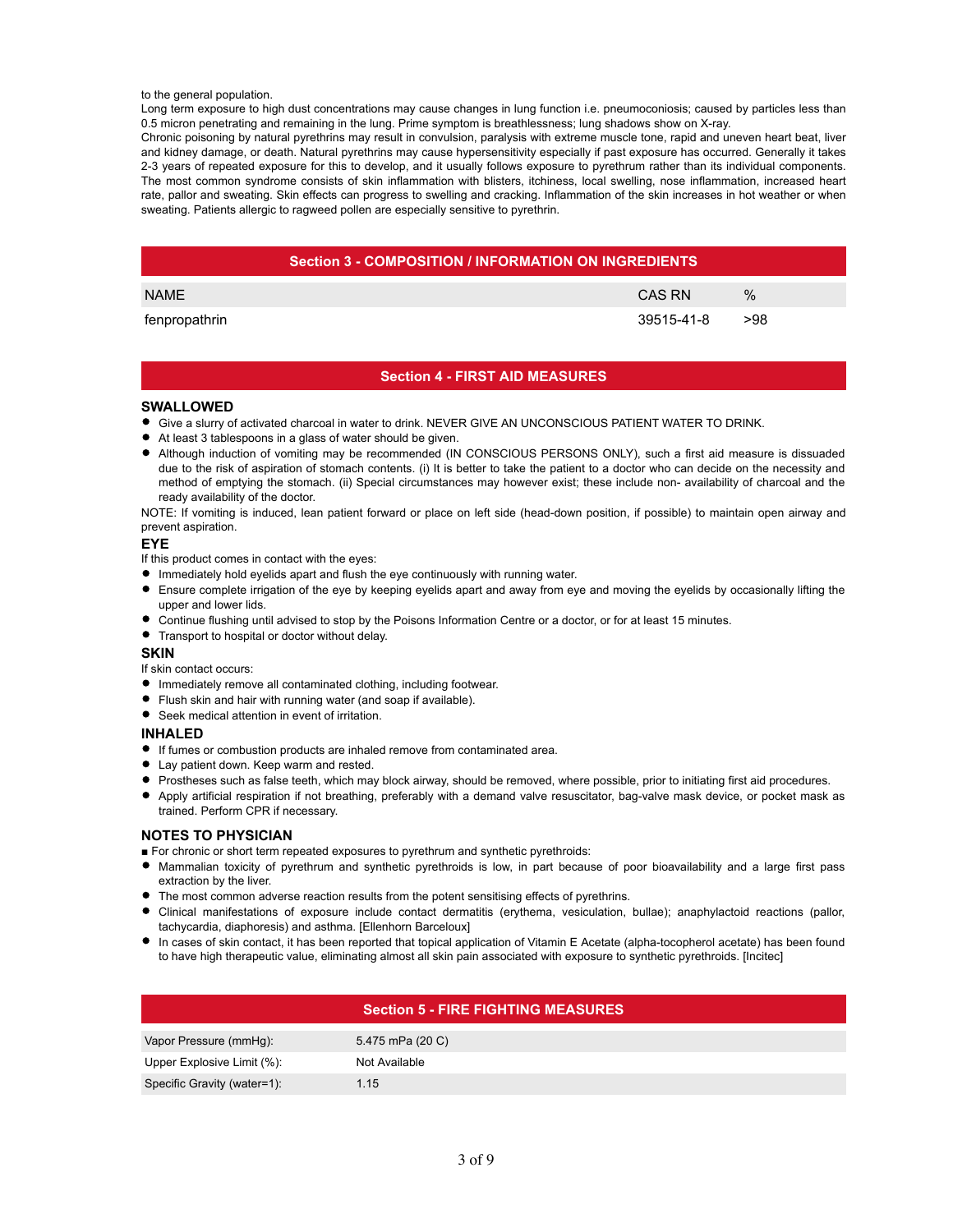Lower Explosive Limit (%): Not Available

# **EXTINGUISHING MEDIA**

- $F<sub>oam</sub>$
- **•** Dry chemical powder.
- BCF (where regulations permit).
- Carbon dioxide.

#### **FIRE FIGHTING**

- Alert Fire Brigade and tell them location and nature of hazard.
- Wear full body protective clothing with breathing apparatus.
- **Prevent, by any means available, spillage from entering drains or water course.**
- Use fire fighting procedures suitable for surrounding area.
- When any large container (including road and rail tankers) is involved in a fire,

consider evacuation by 800 metres in all directions.

# **GENERAL FIRE HAZARDS/HAZARDOUS COMBUSTIBLE PRODUCTS**

- Combustible solid which burns but propagates flame with difficulty; it is estimated that most organic dusts are combustible (circa 70%) - according to the circumstances under which the combustion process occurs, such materials may cause fires and / or dust explosions.
- Avoid generating dust, particularly clouds of dust in a confined or unventilated space as dusts may form an explosive mixture with air, and any source of ignition, i.e. flame or spark, will cause fire or explosion. Dust clouds generated by the fine grinding of the solid are a particular hazard; accumulations of fine dust (420 micron or less) may burn rapidly and fiercely if ignited - particles exceeding this limit will generally not form flammable dust clouds.; once initiated, however, larger particles up to 1400 microns diameter will contribute to the propagation of an explosion.
- $\bullet$  In the same way as gases and vapours, dusts in the form of a cloud are only ignitable over a range of concentrations; in principle, the concepts of lower explosive limit (LEL) and upper explosive limit (UEL).are applicable to dust clouds but only the LEL is of practical use; - this is because of the inherent difficulty of achieving homogeneous dust clouds at high temperatures (for dusts the LEL is often called the "Minimum Explosible Concentration", MEC)
- A dust explosion may release of large quantities of gaseous products; this in turn creates a subsequent pressure rise of explosive force capable of damaging plant and buildings and injuring people.

Combustion products include: carbon monoxide (CO), carbon dioxide (CO2), nitrogen oxides (NOx), other pyrolysis products typical of burning organic material.

#### May emit poisonous fumes.

# **FIRE INCOMPATIBILITY**

Avoid contamination with oxidising agents i.e. nitrates, oxidising acids, chlorine bleaches, pool chlorine etc. as ignition may result

# **Section 6 - ACCIDENTAL RELEASE MEASURES**

#### **MINOR SPILLS**

- Clean up waste regularly and abnormal spills immediately.
- Avoid breathing dust and contact with skin and eyes.
- Wear protective clothing, gloves, safety glasses and dust respirator.
- Use dry clean up procedures and avoid generating dust.

#### **MAJOR SPILLS**

- Clear area of personnel and move upwind.
- Alert Fire Brigade and tell them location and nature of hazard.
- Wear full body protective clothing with breathing apparatus.
- **Prevent, by any means available, spillage from entering drains or water course.**

# **Section 7 - HANDLING AND STORAGE**

#### **PROCEDURE FOR HANDLING**

- Avoid all personal contact, including inhalation.
- Wear protective clothing when risk of exposure occurs.
- Use in a well-ventilated area.
- **•** Prevent concentration in hollows and sumps.

Empty containers may contain residual dust which has the potential to accumulate following settling. Such dusts may explode in the presence of an appropriate ignition source.

- $\bullet$  Do NOT cut, drill, grind or weld such containers.
- In addition ensure such activity is not performed near full, partially empty or empty containers without appropriate workplace safety authorisation or permit.

# **RECOMMENDED STORAGE METHODS**

- **If** Lined metal can, lined metal pail/ can.
- Plastic pail.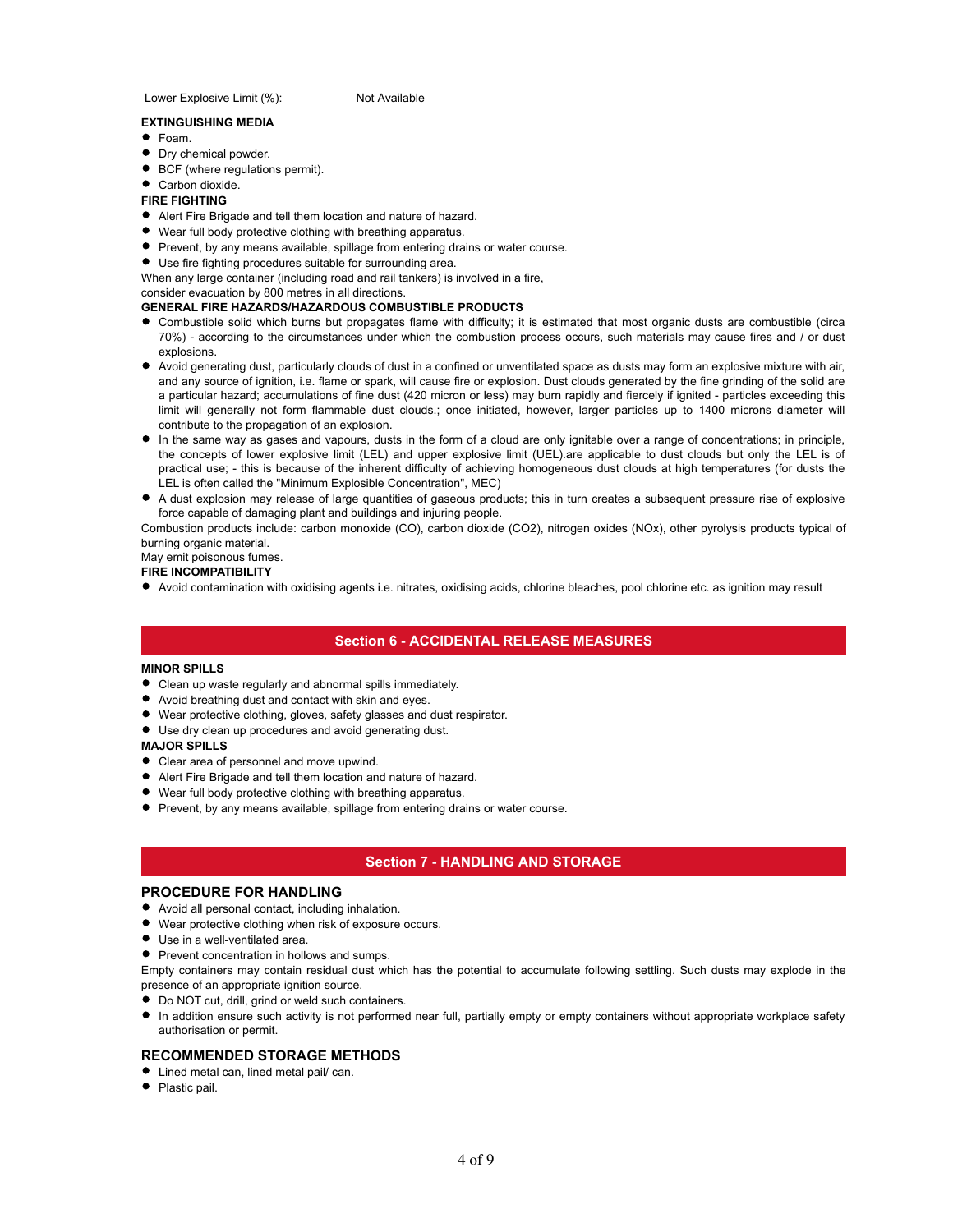- Polyliner drum.  $\bullet$
- Packing as recommended by manufacturer.

For low viscosity materials

- Drums and jerricans must be of the non-removable head type.
- Where a can is to be used as an inner package, the can must have a screwed enclosure.

<. All inner and sole packagings for substances that have been assigned to Packaging Groups I or II on the basis of inhalation toxicity criteria, must be hermetically sealed.

# **STORAGE REQUIREMENTS**

- Store in original containers.
- **Keep containers securely sealed.**
- Store in a cool, dry, well-ventilated area.
- Store away from incompatible materials and foodstuff containers.

# **Section 8 - EXPOSURE CONTROLS / PERSONAL PROTECTION**

# **EXPOSURE CONTROLS**

The following materials had no OELs on our records

fenpropathrin: CAS:39515-41-8 CAS:64257-84-7

# **PERSONAL PROTECTION**



# **RESPIRATOR**

Particulate. (AS/NZS 1716 & 1715, EN 143:2000 & 149:2001, ANSI Z88 or national equivalent)

#### **EYE**

- Safety glasses with side shields.
- **Chemical goggles.**
- Contact lenses may pose a special hazard; soft contact lenses may absorb and concentrate irritants. A written policy document, describing the wearing of lens or restrictions on use, should be created for each workplace or task. This should include a review of lens absorption and adsorption for the class of chemicals in use and an account of injury experience. Medical and first-aid personnel should be trained in their removal and suitable equipment should be readily available. In the event of chemical exposure, begin eye irrigation immediately and remove contact lens as soon as practicable. Lens should be removed at the first signs of eye redness or irritation - lens should be removed in a clean environment only after workers have washed hands thoroughly. [CDC NIOSH Current Intelligence Bulletin 59], [AS/NZS 1336 or national equivalent]

# **HANDS/FEET**

- Wear chemical protective gloves, eg. PVC.
- Wear safety footwear or safety gumboots, eg. Rubber

NOTE:

- The material may produce skin sensitisation in predisposed individuals. Care must be taken, when removing gloves and other protective equipment, to avoid all possible skin contact.
- Contaminated leather items, such as shoes, belts and watch-bands should be removed and destroyed.
- Suitability and durability of glove type is dependent on usage. Important factors in the selection of gloves include:
- $\bullet$  frequency and duration of contact,
- chemical resistance of glove material,
- glove thickness and
- $\bullet$ dexterity

#### **OTHER**

- Overalls.
- **•** Eyewash unit.
- Barrier cream.
- Skin cleansing cream.

# **ENGINEERING CONTROLS**

■ Engineering controls are used to remove a hazard or place a barrier between the worker and the hazard. Well-designed engineering controls can be highly effective in protecting workers and will typically be independent of worker interactions to provide this high level of protection.

The basic types of engineering controls are: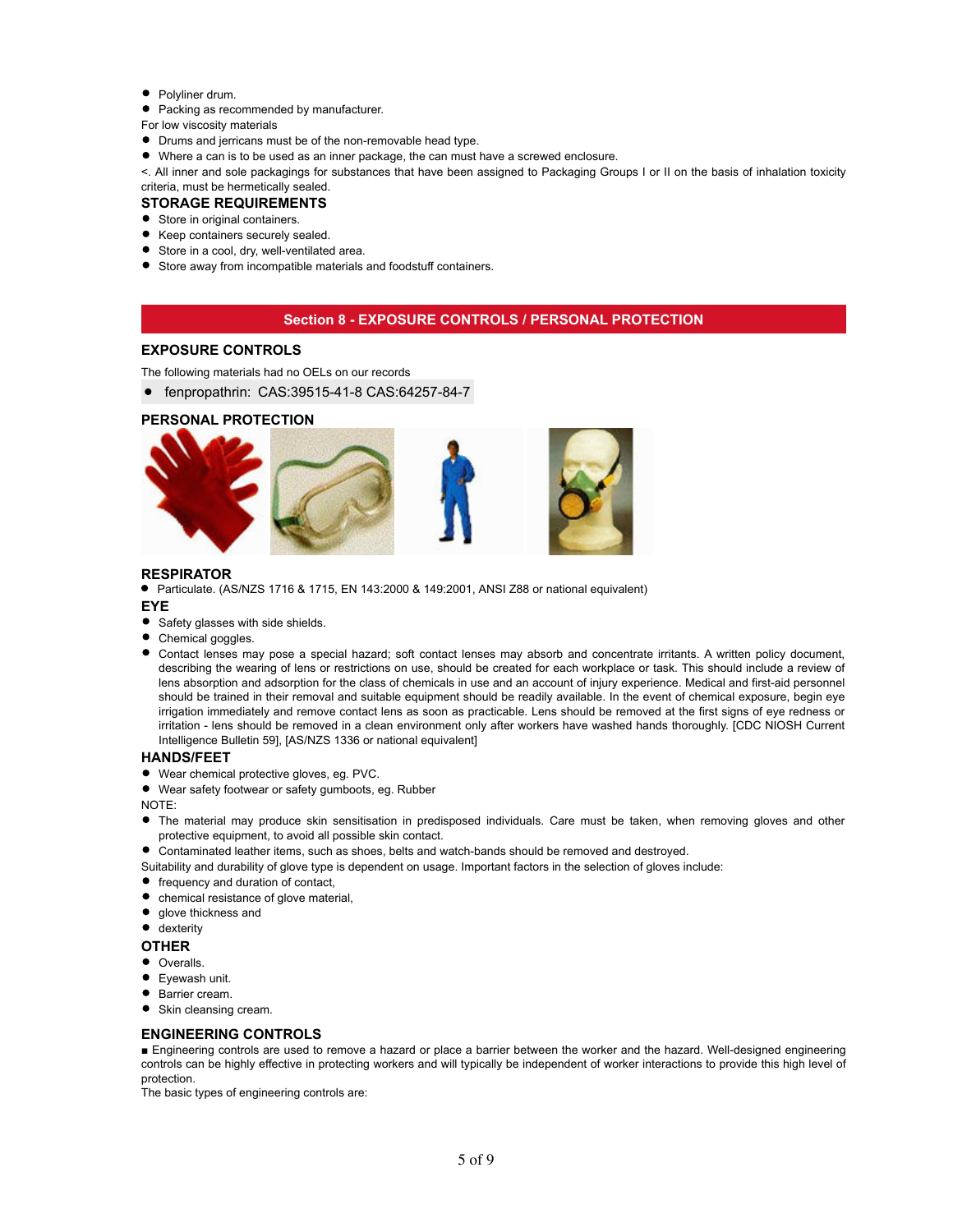Process controls which involve changing the way a job activity or process is done to reduce the risk. Enclosure and/or isolation of emission source which keeps a selected hazard "physically" away from the worker and ventilation that strategically "adds" and "removes" air in the work environment.

# **Section 9 - PHYSICAL AND CHEMICAL PROPERTIES**

| <b>PHYSICAL PROPERTIES</b>    |                |                                 |                        |
|-------------------------------|----------------|---------------------------------|------------------------|
| Toxic or noxious vapours/gas. |                |                                 |                        |
| State                         | Divided Solid  | <b>Molecular Weight</b>         | 349.42                 |
| Melting Range (°F)            | 113-122        | Viscosity                       | Not Applicable         |
| Boiling Range (°F)            | Not Applicable | Solubility in water (g/L)       | <b>Partly Miscible</b> |
| Flash Point (°F)              | >212           | pH (1% solution)                | Not Applicable         |
| Decomposition Temp (°F)       | Not Available  | pH (as supplied)                | Not Applicable         |
| Autoignition Temp (°F)        | Not Available  | Vapor Pressure (mmHg)           | 5.475 mPa (20 C)       |
| Upper Explosive Limit (%)     | Not Available  | Specific Gravity (water=1)      | 1.15                   |
| Lower Explosive Limit (%)     | Not Available  | Relative Vapour Density (air=1) | Not Applicable         |
| Volatile Component (%vol)     | Negligible     | <b>Evaporation Rate</b>         | Not Applicable         |

# **APPEARANCE**

Solid; does not mix well with water (33 mg/l, 25 C). Solubilities (25 C): cyclohexanone, xylene; methanol 337 g/kg Kow 1000000

#### **Section 10 - CHEMICAL STABILITY**

# **CONDITIONS CONTRIBUTING TO INSTABILITY**

- **•** Presence of incompatible materials.
- Product is considered stable.
- Hazardous polymerisation will not occur.

# **STORAGE INCOMPATIBILITY**

- Pyrethrins and permethrins:
- are unstable in the presence of light, heat, moisture and air
- $\bullet$ are hydrolysed by oxygen and/ or sunlight
- may react with strong oxidisers to produce fire and explosions
- are incompatible with alkalis
- Avoid reaction with oxidising agents

For incompatible materials - refer to Section 7 - Handling and Storage.

# **Section 11 - TOXICOLOGICAL INFORMATION**

#### fenpropathrin

# **TOXICITY AND IRRITATION**

■ [ \* The Pesticides Manual, Incorporating The Agrochemicals Handbook, 10th Edition, Editor Clive Tomlin, 1994, British Crop Protection Council].

# **Section 12 - ECOLOGICAL INFORMATION**

Very toxic to aquatic organisms, may cause long-term adverse effects in the aquatic environment. This material and its container must be disposed of as hazardous waste. Avoid release to the environment. Refer to special instructions/ safety data sheets.

# **Ecotoxicity**

| Ingredient | sistence:<br>Water/Soil | Persistence: Air | Bioaccumulation | Mobility |
|------------|-------------------------|------------------|-----------------|----------|
|            |                         |                  |                 |          |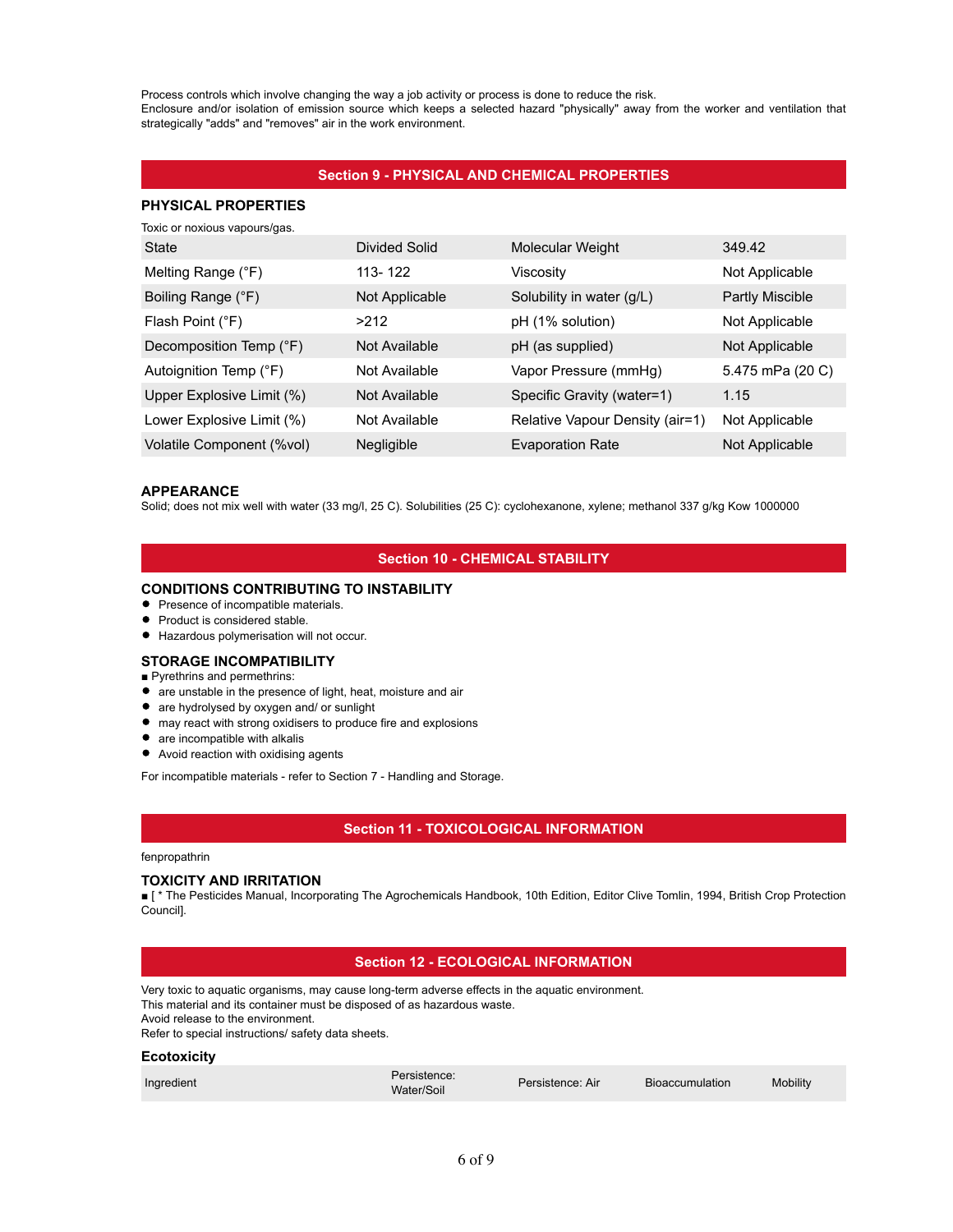# **Section 13 - DISPOSAL CONSIDERATIONS**

# **Disposal Instructions**

- All waste must be handled in accordance with local, state and federal regulations.
- Containers may still present a chemical hazard/ danger when empty.
- Return to supplier for reuse/ recycling if possible.

Otherwise:

- If container can not be cleaned sufficiently well to ensure that residuals do not remain or if the container cannot be used to store the same product, then puncture containers, to prevent re-use, and bury at an authorised landfill.
- Where possible retain label warnings and MSDS and observe all notices pertaining to the product.

Legislation addressing waste disposal requirements may differ by country, state and/ or territory. Each user must refer to laws operating in their area. In some areas, certain wastes must be tracked.

A Hierarchy of Controls seems to be common - the user should investigate:

- Reduction
- Reuse
- Recycling
- Disposal (if all else fails)

This material may be recycled if unused, or if it has not been contaminated so as to make it unsuitable for its intended use. Shelf life considerations should also be applied in making decisions of this type. Note that properties of a material may change in use, and recycling or reuse may not always be appropriate. In most instances the supplier of the material should be consulted.

- $\bullet$  DO NOT allow wash water from cleaning or process equipment to enter drains.
- It may be necessary to collect all wash water for treatment before disposal.
- In all cases disposal to sewer may be subject to local laws and regulations and these should be considered first.
- Where in doubt contact the responsible authority.
- $\bullet$ Recycle wherever possible.
- Consult manufacturer for recycling options or consult local or regional waste management authority for disposal if no suitable treatment or disposal facility can be identified.
- Dispose of by: burial in a land-fill specifically licenced to accept chemical and / or pharmaceutical wastes or Incineration in a licenced apparatus (after admixture with suitable combustible material)
- Decontaminate empty containers. Observe all label safeguards until containers are cleaned and destroyed.

# **Section 14 - TRANSPORTATION INFORMATION**



# **DOT:**

| Symbols:                                                                                                               | None          | Hazard class or Division:                         | 6.1                     |
|------------------------------------------------------------------------------------------------------------------------|---------------|---------------------------------------------------|-------------------------|
| <b>Identification Numbers:</b>                                                                                         | <b>UN2588</b> | PG:                                               | Ш                       |
| Label Codes:                                                                                                           | 6.1           | Special provisions:                               | IB8, IP2, IP4, T3, TP33 |
| Packaging: Exceptions:                                                                                                 | 153           | Packaging: Non-bulk:                              | 212                     |
| Packaging: Exceptions:                                                                                                 | 153           | Quantity limitations:<br>Passenger aircraft/rail: | $25$ kg                 |
| Quantity Limitations: Cargo<br>aircraft only:                                                                          | 100 kg        | Vessel stowage: Location: A                       |                         |
| Vessel stowage: Other:                                                                                                 | 40            | S.M.P.:                                           | Severe                  |
| Hazardous materials descriptions and proper shipping names:<br>Pesticides, solid, toxic, n.o.s.<br>Air Transport IATA: |               |                                                   |                         |
| <b>ICAO/IATA Class:</b>                                                                                                | 6.1           | <b>ICAO/IATA Subrisk:</b>                         | None                    |
| UN/ID Number:                                                                                                          | 2588          | Packing Group:                                    | Ш                       |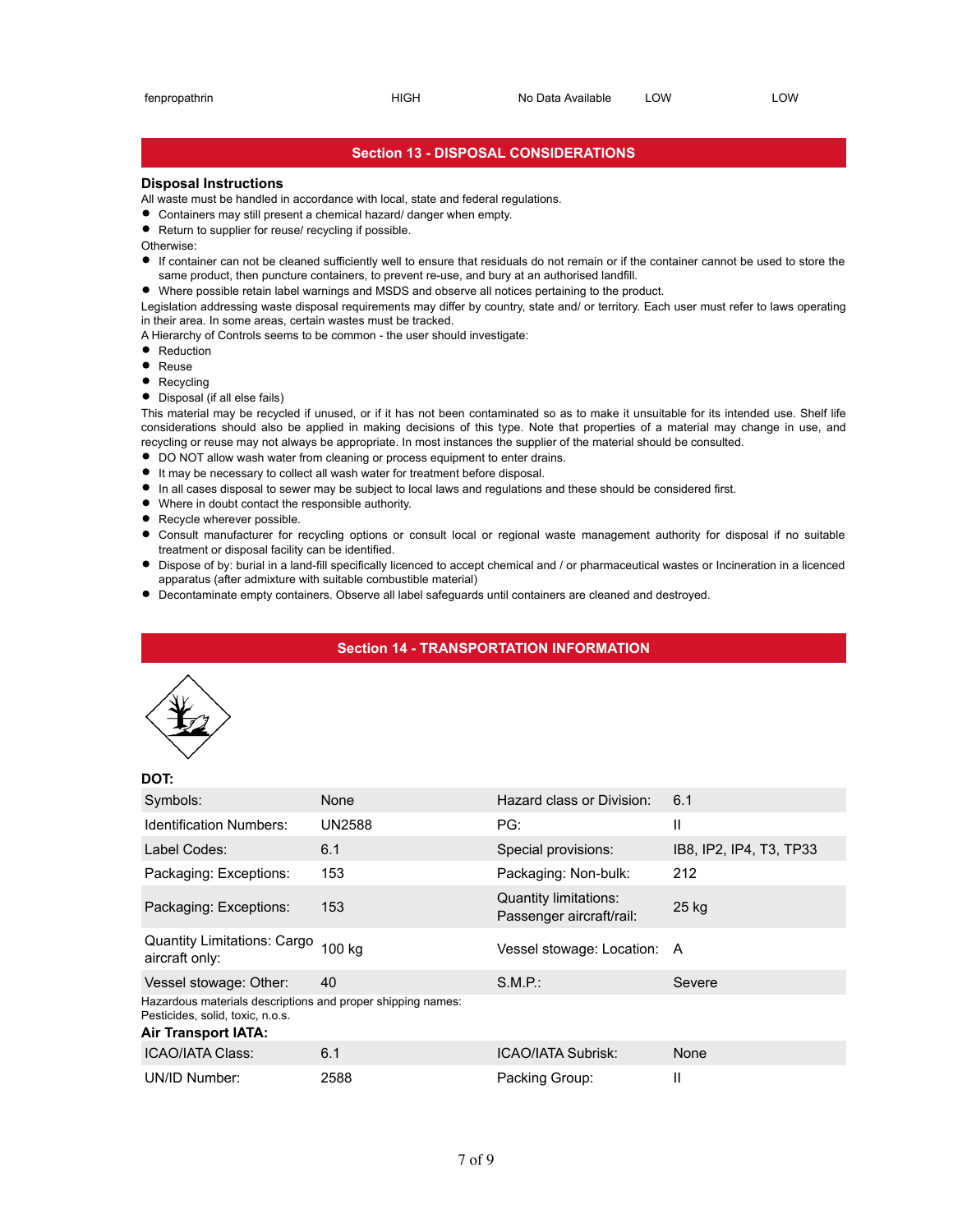| Special provisions:                                                                                        | A3                                                                           |                                                |         |
|------------------------------------------------------------------------------------------------------------|------------------------------------------------------------------------------|------------------------------------------------|---------|
| Cargo Only                                                                                                 |                                                                              |                                                |         |
| Packing Instructions:                                                                                      | 676                                                                          | Maximum Qty/Pack:                              | 100 kg  |
| Passenger and Cargo                                                                                        |                                                                              | Passenger and Cargo                            |         |
| Packing Instructions:                                                                                      | 669                                                                          | Maximum Qty/Pack:                              | $25$ kg |
| Passenger and Cargo<br><b>Limited Quantity</b>                                                             |                                                                              | Passenger and Cargo<br><b>Limited Quantity</b> |         |
| Packing Instructions:                                                                                      | Y644                                                                         | Maximum Qty/Pack:                              | $1$ kg  |
| Shipping name: PESTICIDE, SOLID, TOXIC, N.O.S. (contains fenpropathrin)<br><b>Maritime Transport IMDG:</b> |                                                                              |                                                |         |
| <b>IMDG Class:</b>                                                                                         | 6.1                                                                          | <b>IMDG Subrisk:</b>                           | None    |
| UN Number:                                                                                                 | 2588                                                                         | Packing Group:                                 | Ш       |
| <b>EMS Number:</b>                                                                                         | $F-A.S-A$                                                                    | Special provisions:                            | 61 274  |
| <b>Limited Quantities:</b>                                                                                 | 500q<br>Chinning name: DECTICIDE COLID TOVIC N O C (contains for proportion) | Marine Pollutant:                              | Yes     |

Shipping name:PESTICIDE, SOLID, TOXIC, N.O.S.(contains fenpropathrin)

#### **Section 15 - REGULATORY INFORMATION**



# **fenpropathrin (CAS: 39515-41-8, 64257-84-7) is found on the following regulatory lists;**

"Canada - Alberta Occupational Exposure Limits", "Canada - British Columbia Occupational Exposure Limits", "Canada - Northwest Territories Occupational Exposure Limits (English)", "Canada - Nova Scotia Occupational Exposure Limits", "Canada - Prince Edward Island Occupational Exposure Limits - Carcinogens", "Canada - Quebec Permissible Exposure Values for Airborne Contaminants (English)", "Canada - Saskatchewan Environmental Persistent or Chronic Hazardous Substances", "Canada - Saskatchewan Occupational Health and Safety Regulations - Contamination Limits", "Canada - Yukon Permissible Concentrations for Airborne Contaminant Substances", "Canada CEPA Environmental Registry Substance Lists - List of substances on the DSL that are Bioaccumulative and Inherently Toxic to the Environment (BiT) (English)", "Canada CEPA Environmental Registry Substance Lists - List of substances on the DSL that are Bioaccumulative to the environment (English)", "Canada CEPA Environmental Registry Substance Lists - List of substances on the DSL that are Inherently Toxic to the Environment (English)", "Canada CEPA Environmental Registry Substance Lists - List of substances on the DSL that are Inherently Toxic to the Environment (French)", "Canada CEPA Environmental Registry Substance Lists - List of substances on the DSL that meet the ecological criteria for categorization (English)", "Canada Domestic Substances List (DSL)", "Canada National Pollutant Release Inventory (NPRI)", "Canada Substances in Products Regulated Under the Food and Drugs Act (F&DA) That Were In Commerce between January 1, 1987 and September 13, 2001 (English)", "International Agency for Research on Cancer (IARC) - Agents Reviewed by the IARC Monographs", "International Fragrance Association (IFRA) Survey: Transparency List", "OSPAR List of Substances of Possible Concern", "US - Alaska Limits for Air Contaminants", "US - California Occupational Safety and Health Regulations (CAL/OSHA) - Hazardous Substances List", "US - California Permissible Exposure Limits for Chemical Contaminants", "US - Connecticut Hazardous Air Pollutants", "US - Delaware Pollutant Discharge Requirements - Reportable Quantities", "US - Hawaii Air Contaminant Limits", "US - Idaho - Limits for Air Contaminants", "US - Massachusetts Oil & Hazardous Material List", "US - Michigan Exposure Limits for Air Contaminants", "US - Minnesota Hazardous Substance List", "US - Minnesota Permissible Exposure Limits (PELs)", "US - New Jersey Right to Know Hazardous Substances (English)", "US - North Dakota Air Pollutants - Guideline Concentrations", "US - Oregon Permissible Exposure Limits (Z-1)", "US - Pennsylvania - Hazardous Substance List", "US - Rhode Island Hazardous Substance List", "US - Tennessee Occupational Exposure Limits - Limits For Air Contaminants", "US - Vermont Permissible Exposure Limits Table Z-1-A Final Rule Limits for Air Contaminants", "US - Vermont Permissible Exposure Limits Table Z-1-A Transitional Limits for Air Contaminants", "US - Washington Permissible exposure limits of air contaminants", "US - Wisconsin Control of Hazardous Pollutants - Emission Thresholds, Standards and Control Requirements (Pesticides, Rodenticides, Insecticides, Herbicides or Fungicides)", "US - Wyoming Toxic and Hazardous Substances Table Z1 Limits for Air Contaminants", "US ATSDR Priority List of Hazardous Substances", "US CWA (Clean Water Act) - Reportable Quantities of Designated Hazardous Substances", "US Department of Transportation (DOT) List of Hazardous Substances and Reportable Quantities - Hazardous Substances Other Than Radionuclides", "US Department of Transportation (DOT) Marine Pollutants - Appendix B", "US EPCRA Section 313 Chemical List", "US FDA Indirect Food Additives: Adhesives and Components of Coatings - Substances for Use Only as Components of Adhesives - Pressure-sensitive adhesives", "US FDA List of ""Indirect"" Additives Used in Food Contact Substances", "US List of Lists - Consolidated List of Chemicals Subject to EPCRA, CERCLA and Section 112(r) of the Clean Air Act", "US NFPA 499 Combustible Dusts", "US NIOSH Recommended Exposure Limits (RELs)", "US OSHA Permissible Exposure Levels (PELs) - Table Z1", "US Toxic Substances Control Act (TSCA) - Premanufacture Notice (PMN)